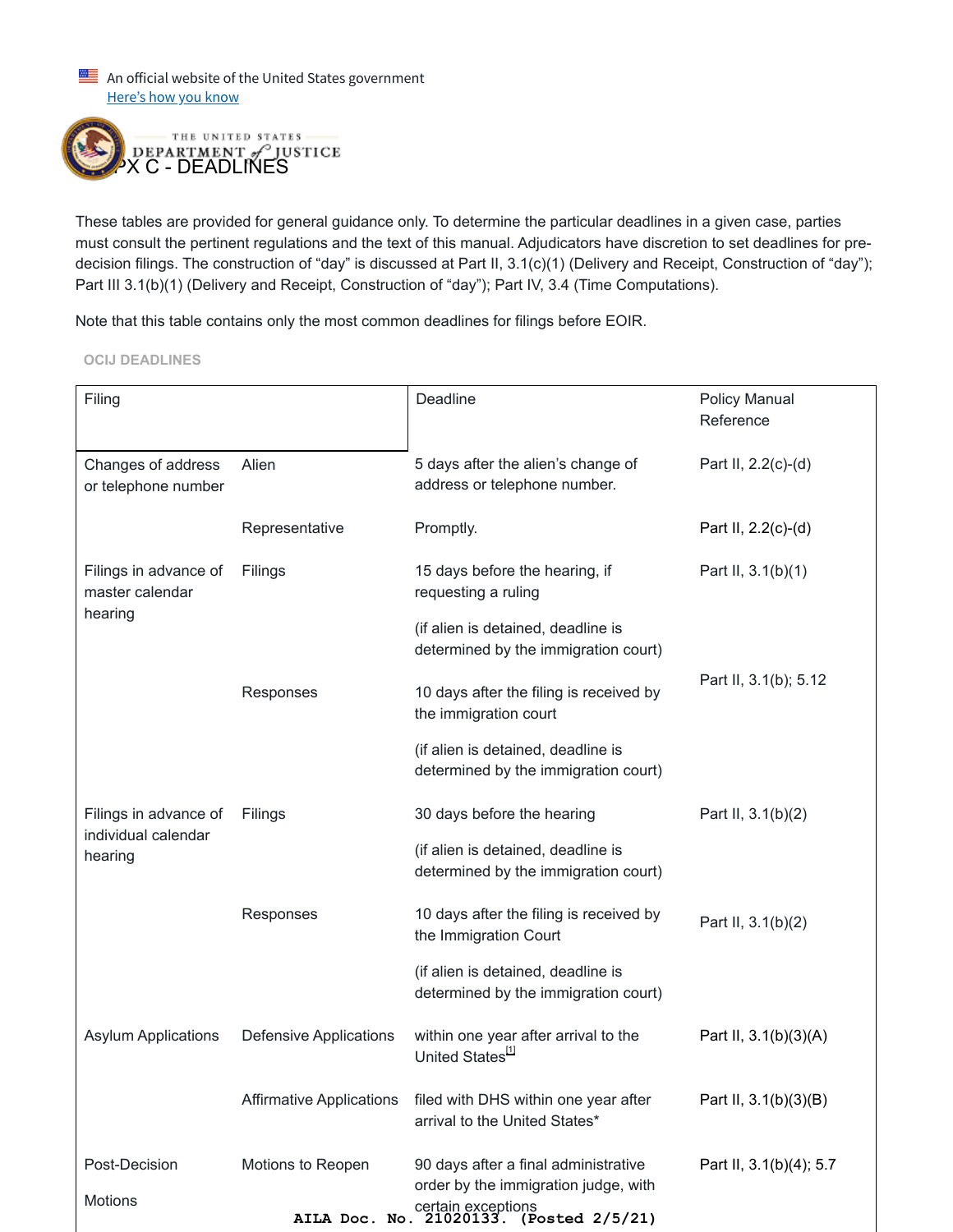| Motions to Reconsider                             | 30 days after a final administrative<br>order by the immigration judge     | Part II, 3.1(b)(4); 5.8              |
|---------------------------------------------------|----------------------------------------------------------------------------|--------------------------------------|
| Motions to Reopen in<br>absentia Removal<br>Order | 180 days after in absentia order, if<br>based on exceptional circumstances | Part II, 3.1(b)(4); 5.9(d)<br>(2)(A) |
|                                                   | at any time, if based on lack of proper<br>notice                          | Part II, 3.1(b)(4); 5.9(d)<br>(2)(B) |

## **BIA DEADLINES**

| Type of Filing                               |                                           | Deadline                                                                                                          | <b>Policy Manual Reference</b> |
|----------------------------------------------|-------------------------------------------|-------------------------------------------------------------------------------------------------------------------|--------------------------------|
| Changes of address<br>or telephone<br>number | Alien                                     | 5 days after the alien's change of<br>address or telephone number.                                                | Part III, 2.2(c)-(d)           |
|                                              | Representative                            | Promptly                                                                                                          | Part III, 2.2(c)-(d)           |
| Immigration Judge<br><b>Decision Appeals</b> | Notice of Appeal (Form<br><b>EOIR-26)</b> | 30 days of the decision being<br>rendered orally or mailed                                                        | Part III, 4.5                  |
|                                              | Appeal brief (by<br>appealing party)      | 21 days of the date of the briefing<br>notice                                                                     | Part III, 4.7(a)               |
|                                              | Response brief (by<br>opposing party)     | 21 days of the appealing party's<br>briefing deadline                                                             | Part III, 4.6(h); 4.7(a)(1)    |
|                                              |                                           | 21 days of the date of briefing notice<br>if the appeal is filed by a detained<br>alien                           | Part III, 4.6(h); 4.7(a)(2)    |
|                                              | Reply brief (by<br>appealing party)       | 21 days of the filing of the response<br>brief, with motion                                                       | Part III, 4.6(f)               |
|                                              |                                           | 14 days of the expiration of the<br>briefing schedule, if the appeal is filed<br>by a detained alien, with motion |                                |
|                                              | Cross appeal brief (by<br>either party)   | 21 days of the date of the briefing<br>notice (both parties)                                                      | Part III, 4.7(a)(1)            |
| Motions before the<br><b>BIA</b>             | Motion to reopen                          | 90 days of a final administrative order<br>by the BIA, with certain exceptions                                    | Part III, 5.6(c)               |
|                                              | Motion to Reconsider                      | 30 days of a final administrative order Part III, 5.7(c)<br>by the BIA                                            |                                |
|                                              | Motion brief                              | filed with motion                                                                                                 | Part III, 5.4                  |
|                                              | Response brief<br>AILA Doc. No. 21020133. | 13 days of the date of service of the<br>motion brief<br>(Posted 2/5/21)                                          | Part III, 5.4                  |
|                                              |                                           |                                                                                                                   |                                |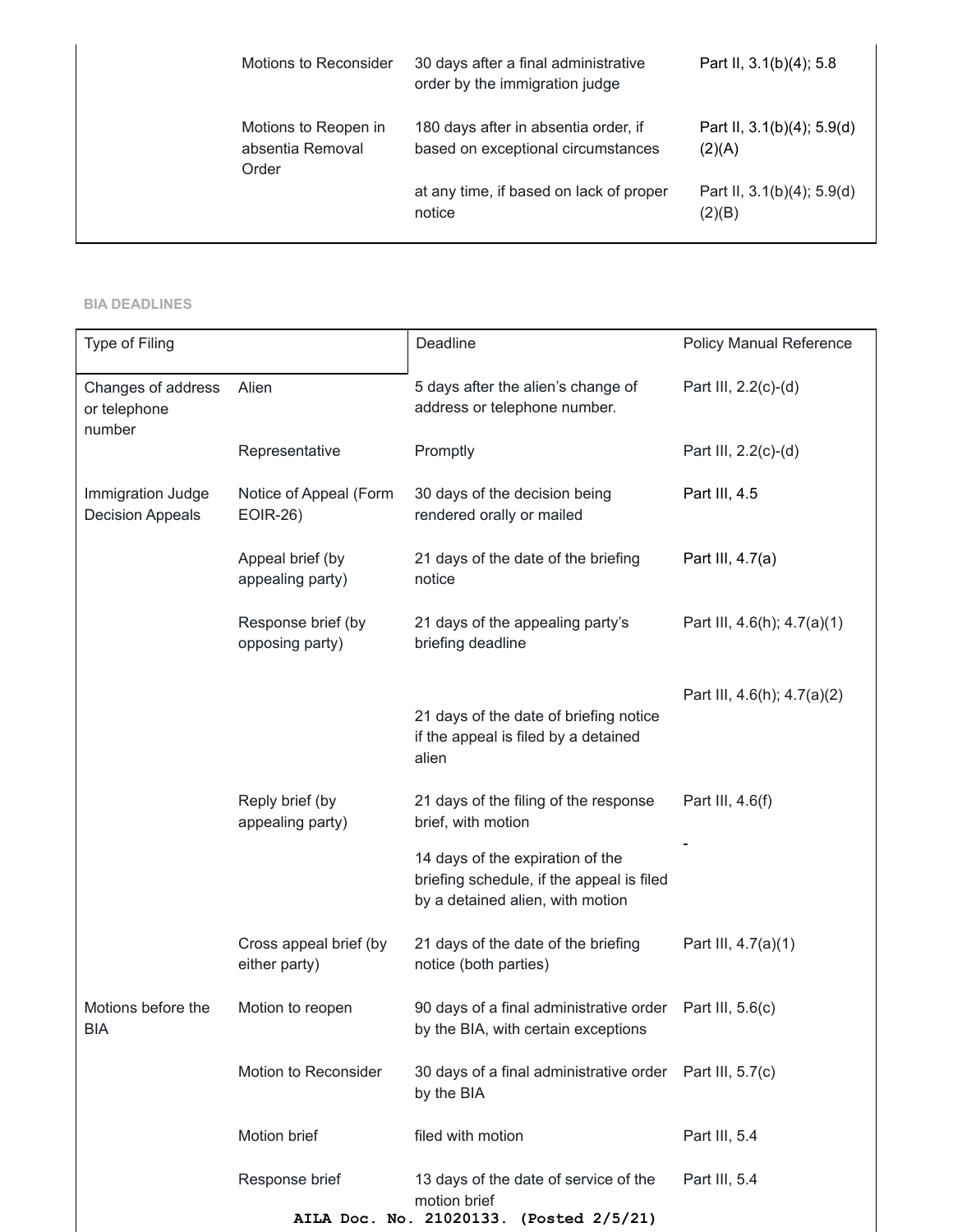| <b>Bond Appeals</b>                       | Appeal of Immigration<br>Judge Decision         | 30 days of the decision being<br>rendered orally or mailed                | Part III, 7.3(a)(2)(A) |
|-------------------------------------------|-------------------------------------------------|---------------------------------------------------------------------------|------------------------|
|                                           | Appeal of DHS<br>Decision                       | 10 days of the date of the DHS<br>decision                                | Part III, 7.3(a)(2)(B) |
| <b>Discipline Cases</b>                   | Response to a Notice<br>of Intent to Discipline | 30 days from the date of service of<br>the Notice of Intent to Discipline | Part III, 11.7(b)      |
|                                           | Motion to Set Aside<br>Default Order            | 15 days after date of service of<br>default order                         | Part III, 11.7(b)(2)   |
|                                           | Appeal of Final Order of<br><b>Discipline</b>   | 30 days of the decision being<br>rendered orally or mailed                | Part III, 11.7(d)      |
| <b>Fines Appeals</b>                      | <b>DHS Fine Decision</b>                        | 15 days after date of mailing of the<br><b>DHS</b> decision               | Part III, 10.3(b)(3)   |
| Visa-related Appeals Visa petition denial |                                                 | 30 days after service of the decision<br>or mailed                        | Part III, 9.3(c)(3)    |
|                                           | Visa revocation                                 | 15 days after service of the<br>revocation notice                         | Part III, 9.4(c)       |
|                                           | Visa revalidation denial                        | 30 days after service of the decision                                     | Part III, 9.5          |

## **OCAHO DEADLINES**

| Type of Filing or Document                                       | Deadline*                                                                                                       | Policy Manual<br>Reference |  |
|------------------------------------------------------------------|-----------------------------------------------------------------------------------------------------------------|----------------------------|--|
| Application by non-attorney to represent<br>a party before OCAHO | 10 days after receipt of the Notice of Case<br>Assignment                                                       | Part IV, 2.5(b)(2)         |  |
| Answer to a complaint                                            | 30 days after service of the complaint                                                                          | Part IV, 3.5(a); 4.1(a)    |  |
| Response to a motion                                             | 10 days after service of the motion                                                                             | Part IV, 4.1(b); 4.2(d)    |  |
| Request for continuance of a scheduled<br>hearing                | No later than 14 days prior to the date of the<br>scheduled hearing                                             | Part IV, 4.6(b)            |  |
| Motion for summary decision                                      | If motion is filed by complainant, no fewer than<br>30 days after receipt of the complaint by the<br>respondent | Part IV, 4.9               |  |
|                                                                  | If motion is filed by either party, no later than 20<br>days prior to the date of a scheduled hearing           | Part IV, 4.9               |  |
| Answers and objections to written<br>interrogatories**           | 30 days after service of the interrogatories                                                                    | Part IV, 5.2(c)            |  |
| AILA Doc. No. 21020133. (Posted 2/5/21)                          |                                                                                                                 |                            |  |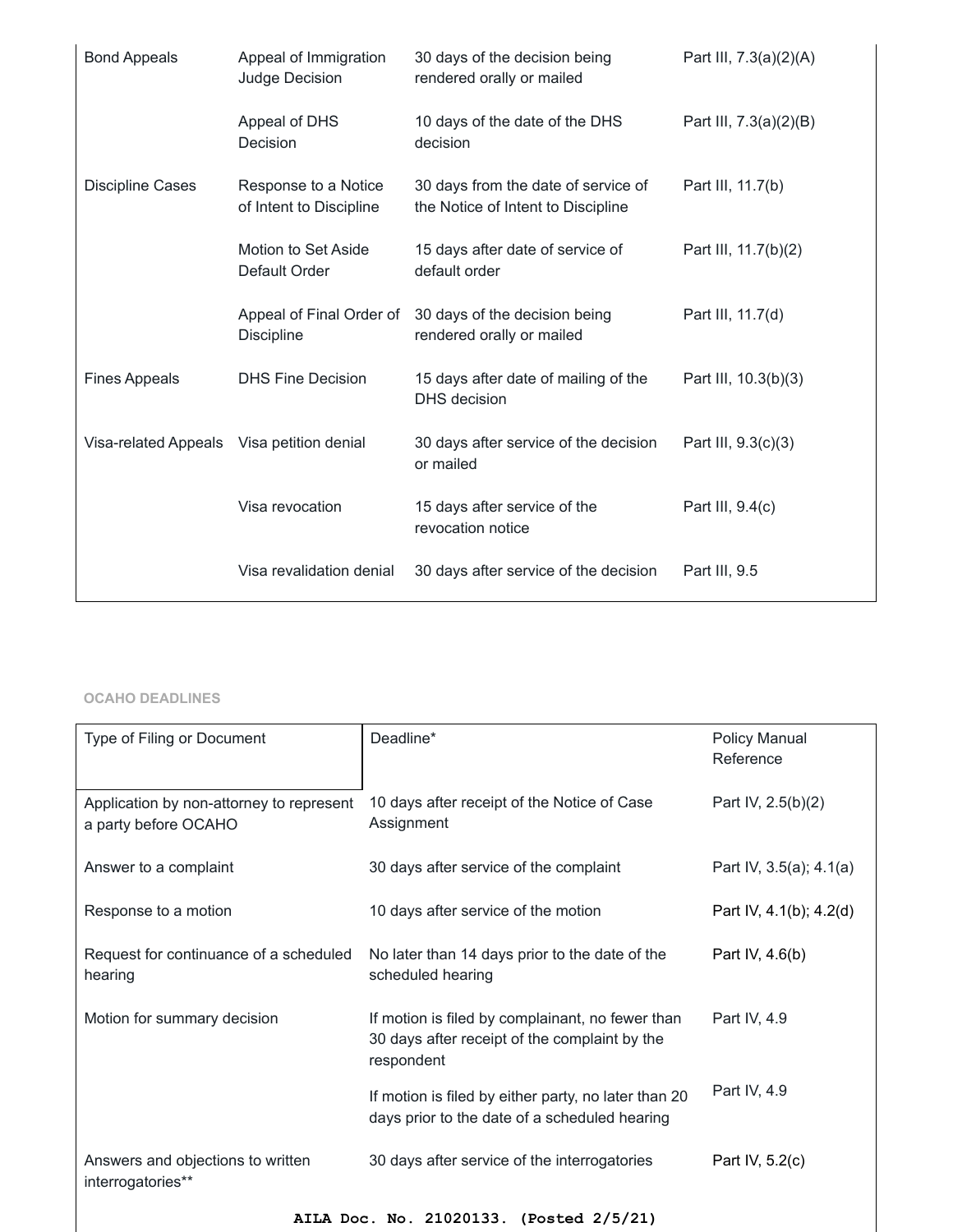| Answers to requests for production or<br>inspection**                                      | 30 days after service of the request                                       | Part IV, 5.3(c) |
|--------------------------------------------------------------------------------------------|----------------------------------------------------------------------------|-----------------|
| Responses to requests for admissions**                                                     | 30 days after service of the request                                       | Part IV, 5.4(b) |
| Notice of deposition (for depositions<br>taken within the continental United<br>States)**  | At least 10 days in advance of the date and time<br>of the deposition      | Part IV, 5.5(b) |
| Notice of deposition (for depositions<br>taken outside the continental United<br>States)** | At least 20 days in advance of the date and time<br>of the deposition      | Part IV, 5.5(b) |
| Petition to revoke or modify a subpoena                                                    | 10 days after service of the subpoena                                      | Part IV, 5.6(f) |
| Response to a petition to revoke or<br>modify a subpoena                                   | Eight days after receipt of the petition to revoke<br>or modify a subpoena | Part IV, 5.6(f) |
| Motion for corrections to transcript of a<br>hearing                                       | 10 days after receipt of the transcript by the<br>administrative law judge | Part IV, 6.5(c) |
| Additional documents or evidence after<br>the record of hearing is closed                  | 20 days after the close of the hearing                                     | Part IV, 6.6(b) |
| Post-hearing briefs and proposed<br>orders                                                 | 20 days after the filing of the official hearing<br>transcript             | Part IV, 6.7    |
| Request for administrative review of an<br>interlocutory order                             | 10 days after the date of entry of the<br>interlocutory order              | Part IV, 8.1(c) |
| Briefs related to a request for<br>administrative review of an interlocutory<br>order      | 21 days of the date of entry of the interlocutory<br>order                 | Part IV, 8.1(d) |
| Request for administrative review of a<br>final order                                      | 10 days of the date of entry of the final order                            | Part IV, 8.2(b) |
| Briefs related to a request for<br>administrative review of a final order                  | 21 days of the date of entry of the final order                            | Part IV, 8.2(b) |

\*The administrative law judge may, in his or her discretion, extend or modify some of the deadlines contained in this table. Additionally, the administrative law judge may establish specific date deadlines for certain filings in a case. Furthermore, if a party must take some action within a prescribed period after the service of a document, and the document is served by ordinary mail, five days will be added to the prescribed period. This five-day additional response period does not apply if a specific date deadline is otherwise specified by the CAHO or the ALJ, and does not apply if the response time is based on the date of entry of an order rather than on the date of service.

\*\* Unless otherwise ordered by the administrative law judge, parties should not file requests for discovery or answers or responses thereto with the administrative law judge. The deadlines listed here are the deadlines for submitting a response to the requesting party, not to OCAHO. Of course, petitions and motions relating to discovery must be filed with the administrative law judge and served on the opposing party.